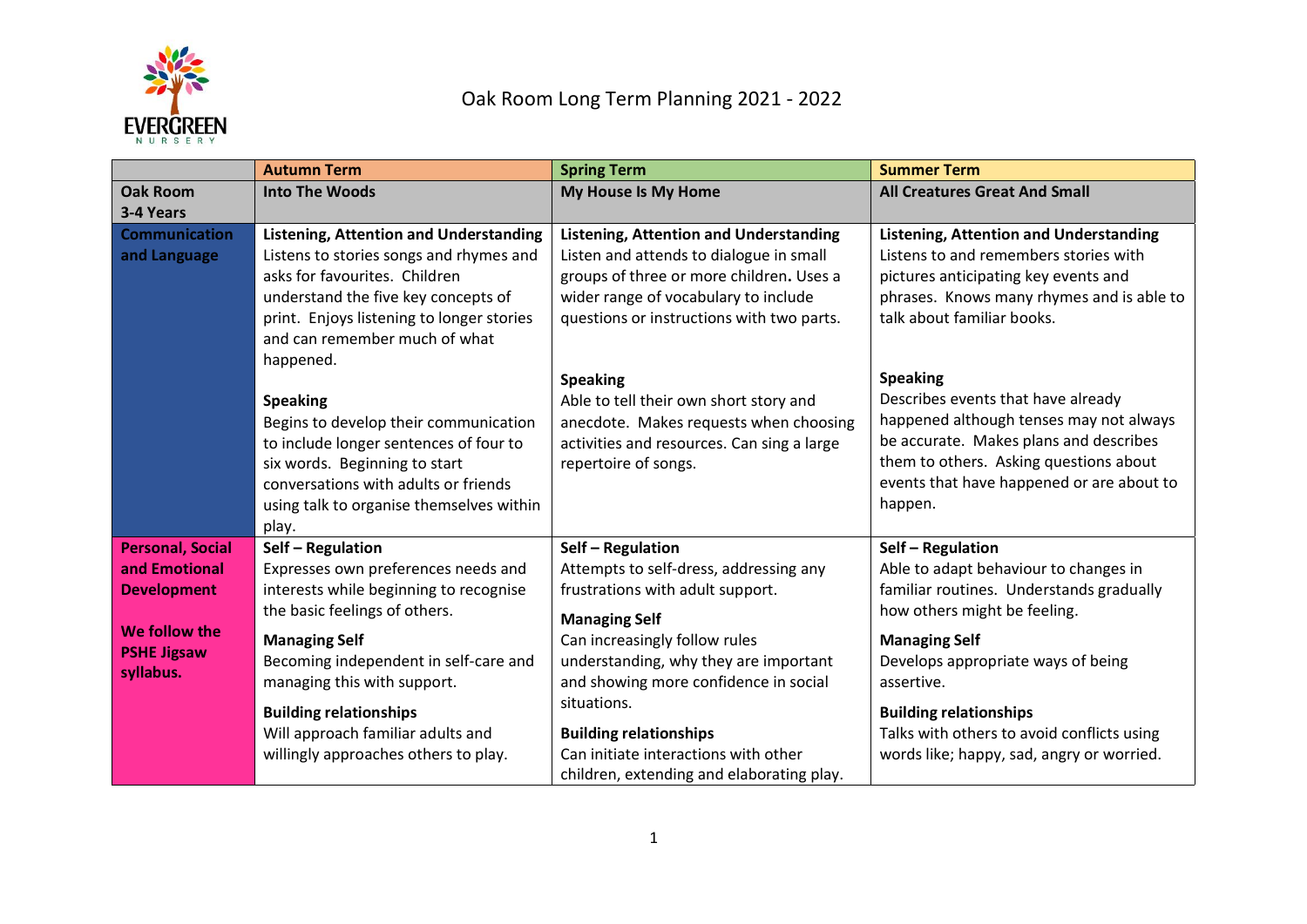

## Oak Room Long Term Planning 2021 - 2022

| <b>Physical</b>                   | <b>Gross Motor Skills</b>                                                                                                                                                  | <b>Gross Motor Skills</b>                                                                                                                                                                                                     | <b>Gross Motor Skills</b>                                                                                                                                                                                                                                                                      |
|-----------------------------------|----------------------------------------------------------------------------------------------------------------------------------------------------------------------------|-------------------------------------------------------------------------------------------------------------------------------------------------------------------------------------------------------------------------------|------------------------------------------------------------------------------------------------------------------------------------------------------------------------------------------------------------------------------------------------------------------------------------------------|
| <b>Development</b>                | <b>Spatial Awareness</b>                                                                                                                                                   | Multi skills                                                                                                                                                                                                                  | Multi skills                                                                                                                                                                                                                                                                                   |
|                                   | Negotiates space and obstacles safely,<br>with consideration for themselves and<br>others.                                                                                 | Continuing to develop movement such as;<br>balance ball skills. Can skip, hop and stand<br>on one leg. Begins to demonstrate                                                                                                  | Uses cross lateral movements to move<br>forward and to negotiate space.<br><b>Fine Motor Skills</b>                                                                                                                                                                                            |
|                                   | <b>Fine Motor Skills</b><br>Climbs using hands and feet using<br>equipment that requires pulling and<br>pushing. Increasingly using pincer grip.                           | strength, balance and coordination.<br><b>Fine Motor Skills</b><br>Able to manipulate resources such as small<br>world toys, puzzle pieces and page turns<br>with growing control.                                            | Uses a comfortable grip with good control<br>when holding pens and pencils. Uses a<br>range of small tools, including scissors,<br>paint brushes and cutlery.                                                                                                                                  |
| <b>Literacy</b><br><b>Writing</b> | <b>Mark Making</b><br>Makes marks using different mark<br>making tools and medium.<br><b>Reading</b><br>Will request favourite books based on<br>own interest or pleasure. | <b>Writing</b><br>Begins to copy and attempt to write letters<br>from within the environment.<br><b>Reading</b><br>Knows that print carries meaning and<br>begins to recognise some letters from texts<br>and their own name. | <b>Writing</b><br>Using some of their print and letter<br>knowledge in early writing; pretend<br>shopping lists or 'm' for mummy. Can write<br>some letters accurately.<br><b>Reading</b><br>Recognises some familiar pictures and<br>labels within texts and says initial sounds in<br>words. |
| <b>Literacy</b><br><b>Texts</b>   | <b>Key Texts:</b><br><b>Owl Babies</b><br>We're Going On A Bear Hunt<br>A House In The Woods<br><b>Goldilocks And The Three Bears</b><br>Leaf Man<br>Pumpkin Soup          | <b>Key Texts:</b><br>Peace at last<br>Elmer<br>Super-Duper You<br>Dear Zoo<br>The Detective Dog<br><b>Tabby McTat</b>                                                                                                         | <b>Key Texts:</b><br>The very busy spider<br>The Tiger Who Came To Tea<br>The Littlest Owl<br>Little Monkey<br>The Snail And The Whale<br><b>Rainbow Fish</b>                                                                                                                                  |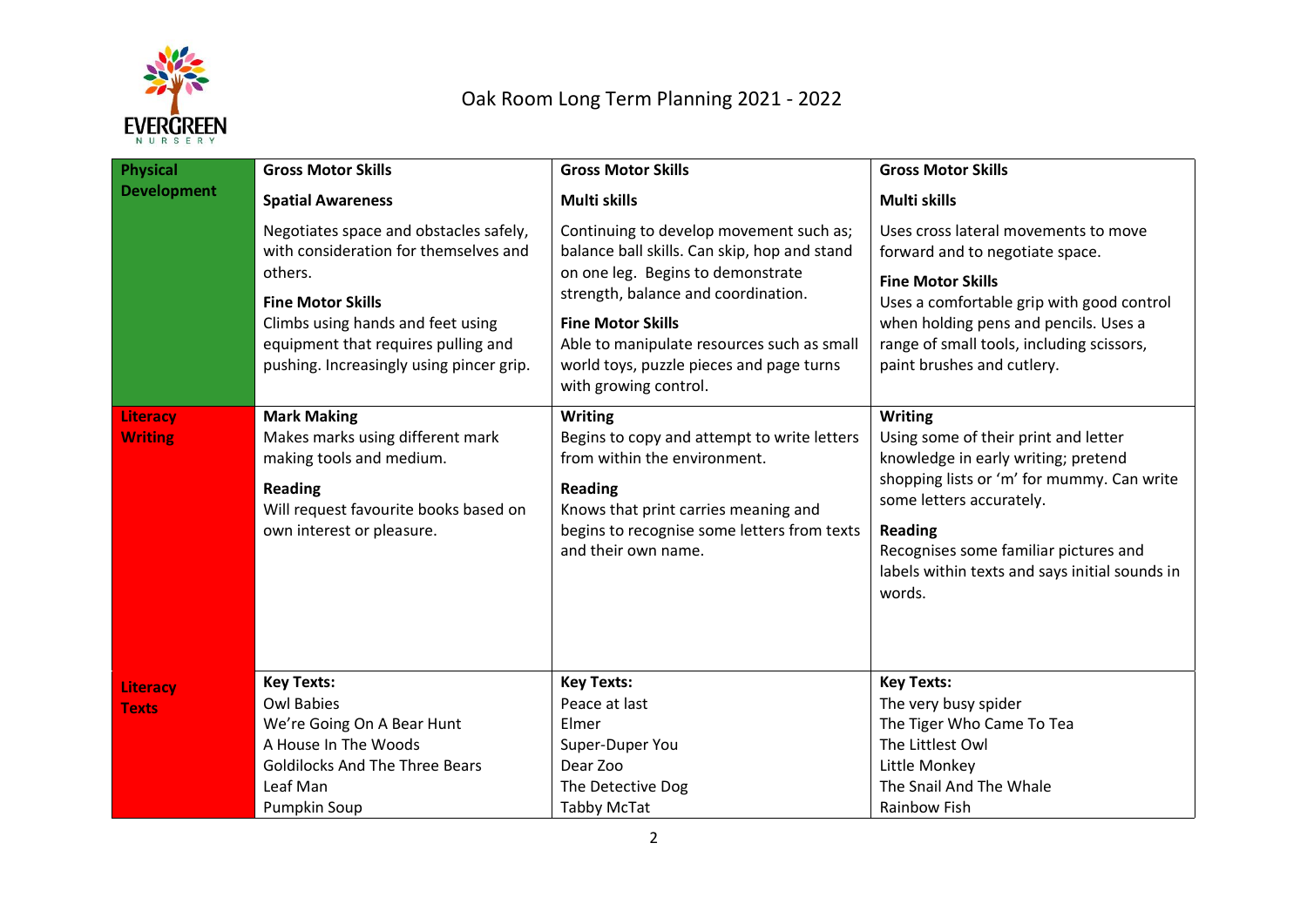

|                | Each Peach Pear Plum                                                                                                                                                                                                                                   | A Squash And A Squeeze                                                                | Handa's Surprise              |  |
|----------------|--------------------------------------------------------------------------------------------------------------------------------------------------------------------------------------------------------------------------------------------------------|---------------------------------------------------------------------------------------|-------------------------------|--|
|                | Hovis The Hedgehog Bonfire Night                                                                                                                                                                                                                       | The Three Little Pigs                                                                 | Oliver's Vegetables           |  |
|                | Where's My Teddy                                                                                                                                                                                                                                       | Homes Around The World                                                                | The Very Hungry Caterpillar   |  |
|                | <b>Teddy Bears Picnic</b>                                                                                                                                                                                                                              | Spring is here                                                                        | The Teeny-Weeny Tadpole       |  |
|                | One Snowy Night                                                                                                                                                                                                                                        | We're Going On An Egg Hunt                                                            | The Tiny Seed                 |  |
|                | Dear Santa                                                                                                                                                                                                                                             |                                                                                       | Albee And The Big Seed        |  |
|                |                                                                                                                                                                                                                                                        |                                                                                       |                               |  |
|                | Comprehension                                                                                                                                                                                                                                          |                                                                                       |                               |  |
|                |                                                                                                                                                                                                                                                        | Uses their own illustrations or props to retell a story, engaging in some story talk. |                               |  |
|                | Engages in extended conversations about story, learning new vocabulary.<br>Understands the five key concepts of print, print has meaning, print can have different purposes, we read English from left to right<br>and top to bottom, page sequencing. |                                                                                       |                               |  |
|                |                                                                                                                                                                                                                                                        |                                                                                       |                               |  |
|                |                                                                                                                                                                                                                                                        |                                                                                       |                               |  |
|                |                                                                                                                                                                                                                                                        |                                                                                       |                               |  |
|                |                                                                                                                                                                                                                                                        |                                                                                       |                               |  |
|                |                                                                                                                                                                                                                                                        |                                                                                       |                               |  |
|                | Autumn 1                                                                                                                                                                                                                                               | Spring 1                                                                              | <b>Summer</b>                 |  |
|                | Letters and sounds                                                                                                                                                                                                                                     | Letters and sounds                                                                    | Letters and sounds            |  |
|                | Phase 1 phonics-Aspect 1, 2 & 3                                                                                                                                                                                                                        | Phase 1 phonics- Aspect 5                                                             | Phase 1 phonics- Aspect 5 & 6 |  |
| <b>Phonics</b> |                                                                                                                                                                                                                                                        | Phase 2 phonics begins                                                                | Phase 2 phonics               |  |
|                |                                                                                                                                                                                                                                                        |                                                                                       |                               |  |
|                | Autumn 2                                                                                                                                                                                                                                               | <b>Spring 2</b>                                                                       |                               |  |
|                | Letters and sounds                                                                                                                                                                                                                                     | Letters and sounds                                                                    |                               |  |
|                | Phase 1 phonics-Aspect 1, 2, 3 & 4                                                                                                                                                                                                                     | Phase 1 phonics- Aspect 5 & 6                                                         |                               |  |
|                |                                                                                                                                                                                                                                                        | Phase 2 phonics                                                                       |                               |  |
|                |                                                                                                                                                                                                                                                        |                                                                                       |                               |  |
|                |                                                                                                                                                                                                                                                        |                                                                                       |                               |  |
|                |                                                                                                                                                                                                                                                        |                                                                                       |                               |  |
|                |                                                                                                                                                                                                                                                        |                                                                                       |                               |  |
|                |                                                                                                                                                                                                                                                        |                                                                                       |                               |  |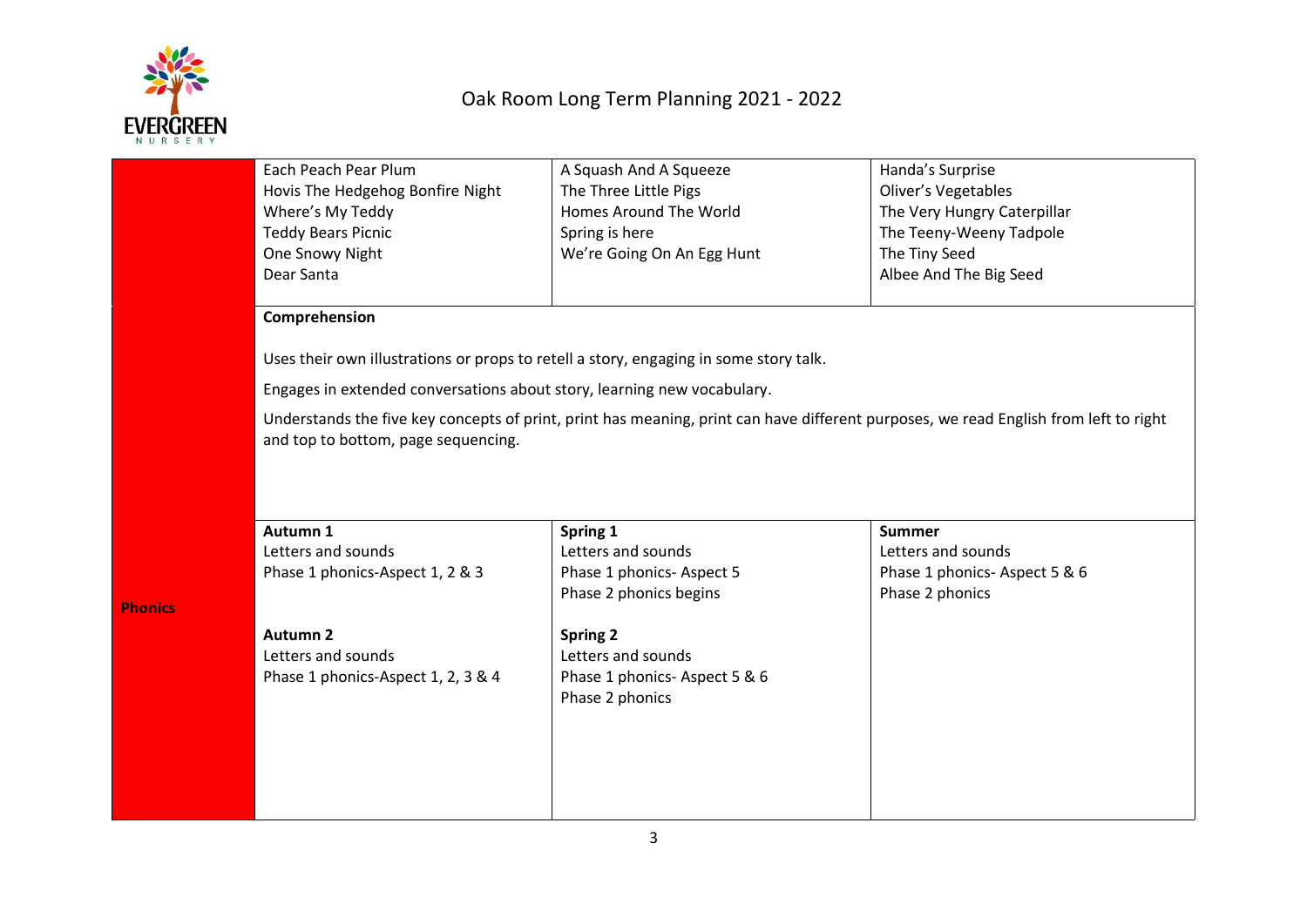

| <b>Mathematics</b>         | <b>Number</b>                                                                                                             | <b>Number</b>                              | <b>Number</b>                                       |  |
|----------------------------|---------------------------------------------------------------------------------------------------------------------------|--------------------------------------------|-----------------------------------------------------|--|
|                            | Develops fast recognition of up to 3                                                                                      | Recites number past 5, says one number     | Links numerals and numbers: for example,            |  |
|                            | objects, without having to count them                                                                                     | for each item 1,2,3,4,5                    | showing the right number of objects to              |  |
|                            | individually ('subsidising')                                                                                              |                                            | match the numeral up to 5.                          |  |
|                            |                                                                                                                           |                                            |                                                     |  |
|                            | <b>Numerical Patterns</b>                                                                                                 | <b>Numerical Patterns</b>                  | <b>Numerical Patterns</b>                           |  |
|                            | Understands position through words                                                                                        | Discusses routes and locations using words | Selects shapes appropriately, flat surfaces         |  |
|                            | alone- for example 'the bag is under the<br>table' with no pointing.                                                      | like 'in front of' and 'behind'.           | for building, a triangular prism for a roof<br>etc. |  |
|                            |                                                                                                                           |                                            | Combines shapes to make new ones- an                |  |
|                            |                                                                                                                           |                                            | arch, a bigger triangle etc.                        |  |
| Understanding<br>the World | Religious Education - Follow the Discovery RE Curriculum.                                                                 |                                            |                                                     |  |
|                            | <b>Past and Present</b>                                                                                                   |                                            |                                                     |  |
|                            | Begins to make sense of their own life story and family history.<br>Shows interest in different occupations.              |                                            |                                                     |  |
|                            |                                                                                                                           |                                            |                                                     |  |
|                            |                                                                                                                           |                                            |                                                     |  |
|                            | <b>People, Culture and Communities</b>                                                                                    |                                            |                                                     |  |
|                            | Continues developing positive attitudes about the differences between people.                                             |                                            |                                                     |  |
|                            | Knows there are different countries in the world and talks about the differences they have experienced or seen in photos. |                                            |                                                     |  |
|                            | <b>The Natural World</b>                                                                                                  |                                            |                                                     |  |
|                            | Begins to understand the need to respect and care for the natural environment and all living things.                      |                                            |                                                     |  |
|                            | Plants seeds and cares for growing plants                                                                                 |                                            |                                                     |  |
|                            | Understands the key features of the life cycle of a plant and an animal.                                                  |                                            |                                                     |  |